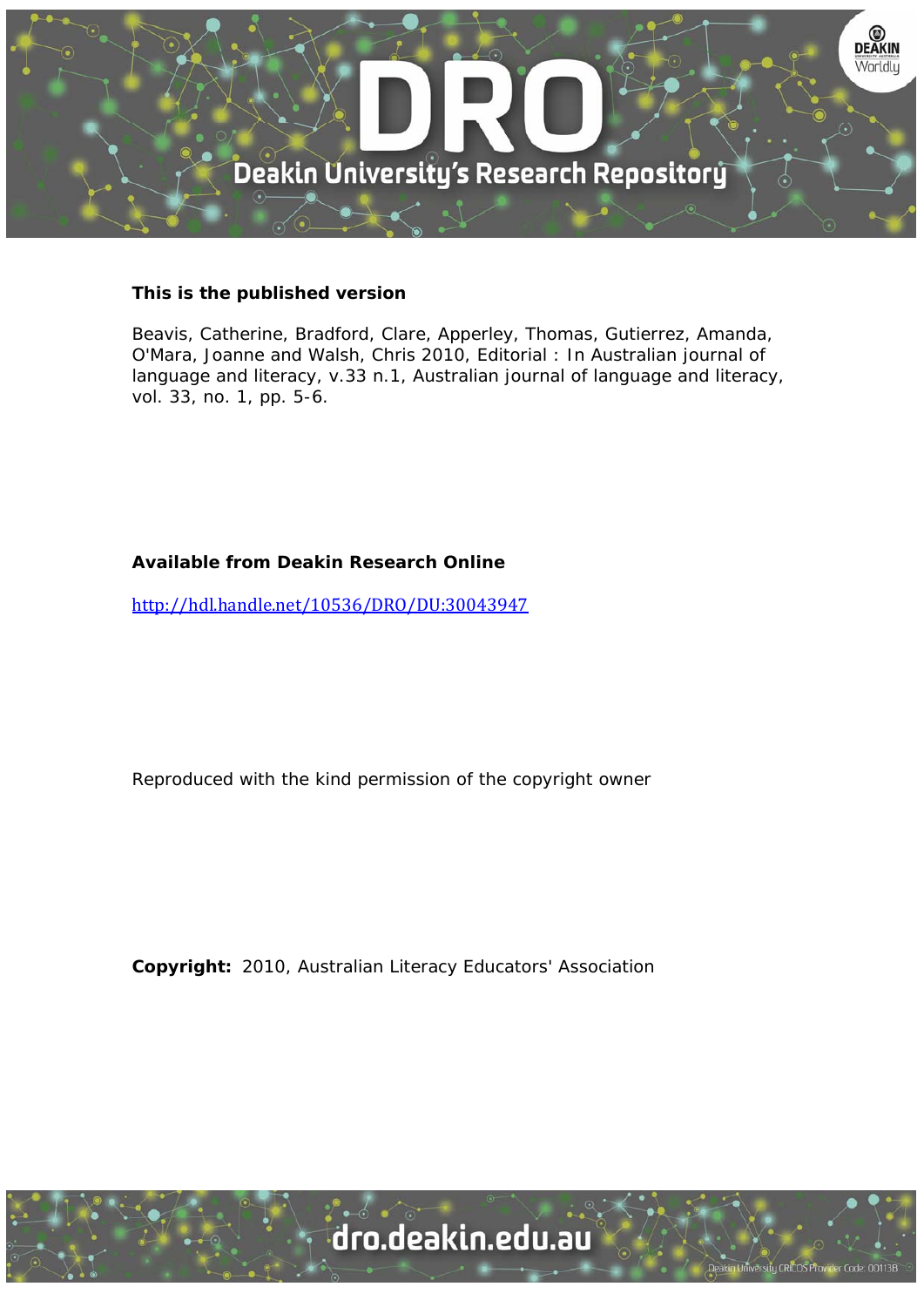## *Editorial*

Literacy remains one of the central goals of schooling, but the ways in which it is understood are changing due to the growth of the network society and the ubiquity of information and communications technology (ICT). Much can be learnt about students and their literacy practices from the exploration of their engagement with digital culture – particularly computer games – from their out-of-school lifeworlds. Youth's engagement with computer games and virtual worlds signals significant changes to traditional forms of literacy. Older, printbased forms now take their place alongside a mix of newer multimodal forms, where a wide range of elements such as image, sound, movement, light, colour and interactivity often supplant the printed word and contribute to new ways of meaning-making. For young people to be fully literate in the twenty-first century, they need to understand how digital texts organise and prioritise knowledge and information, and to recognise and be critically informed about the global context in which this occurs. That is, to be effective members of society, students need to become critical and capable users of both print and multimodal literacies, and be able to bring informed and analytic perspectives to bear on the diversity of texts they encounter in everyday life. This signals a need for teaching and learning to be transformed in ways that make it relevant and useful for all students by providing increased opportunities to build proficiency in the skills and knowledge needed in the ICT-based world of the twenty-first century. This is part of schools' larger challenge to build robust connections between school and the world beyond, to meet the needs of all students, and to counter problems of alienation and marginalisation, particularly amongst students in the middle years.

This Special Issue of AJLL reports on the Australian Research Council project: *Literacy in the Digital World of the Twenty First Century: Learning from Computer Games*, established in partnership with the Australian Centre for the Moving Image (ACMI), the Department of Education and Early Childhood Development (DEECD), and the Victorian Association for the Teaching of English (VATE). In response to the challenge presented above, this project was premised on the view that learning more about how young people interact with texts outside of school, particularly computer games, has the capacity to provide insights and information to strengthen the teaching, learning and critical analysis of traditional print and multimodal texts. The project sought to find ways to more powerfully connect pedagogy and curriculum with students' rich experience playing computer games and to learn more about the practical and conceptual challenges in doing so.

The papers included in this issue reflect the work undertaken by teachers and students in project schools, the input made possible through the industry partners, and the multidisciplinary nature of the project team. Characteristic 5

*Australian Journal of Language and Literacy*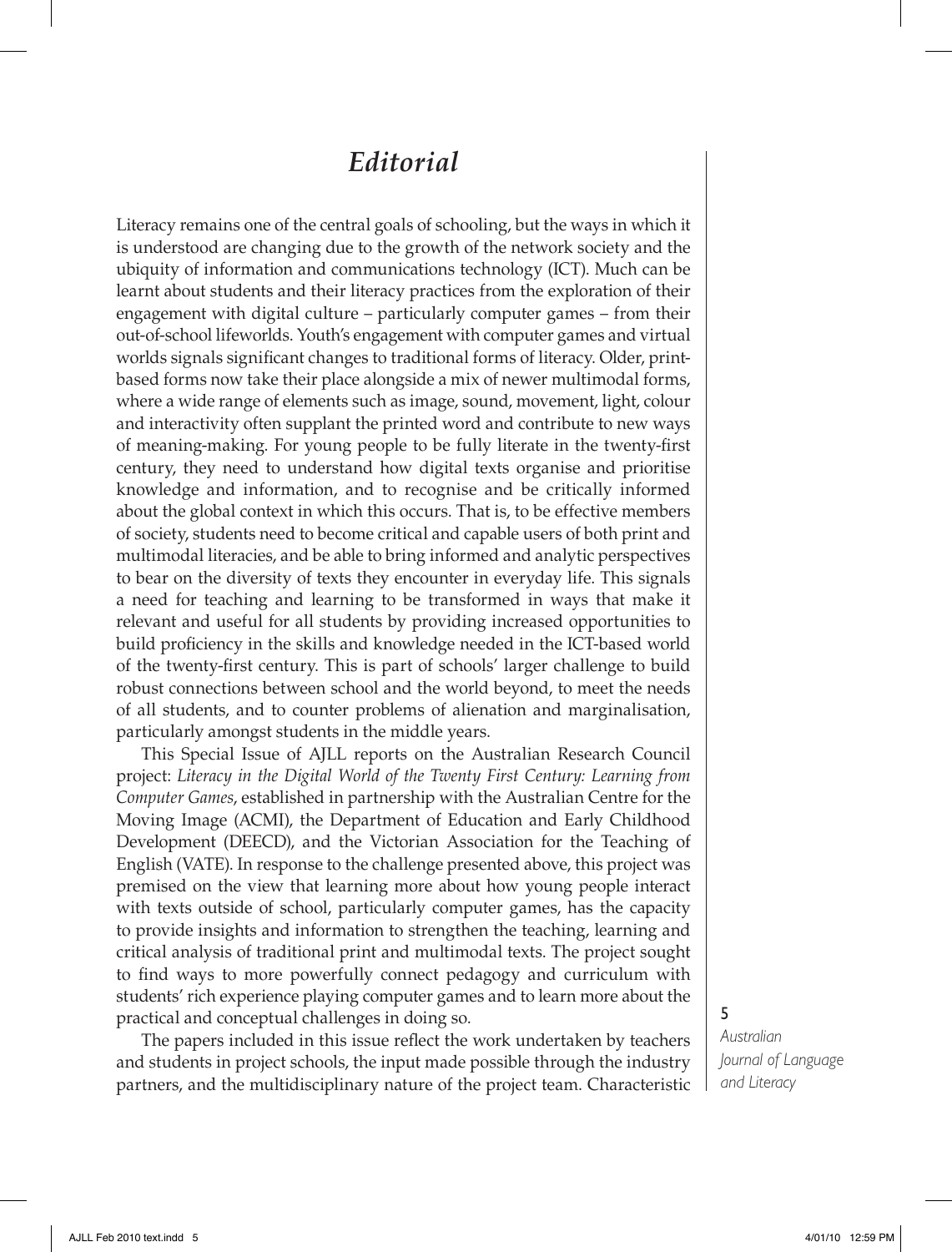of the interdisciplinary nature of games studies, the papers approach the phenomena called variously digital, video or computer games from a variety of perspectives, and differently emphasise key debates, priorities and implications.

We are grateful to AJLL for the opportunity to bring these papers together in this form, and to Donna Alverman for so generously agreeing to write an introduction to the issue. We hope readers will find the papers thought provoking and generative, and fuel for the continuing effort to reconceptualise English and Literacy curriculum and pedagogy for the twenty-first century.

> *Catherine Beavis Clare Bradford Joanne O'Mara Christopher Walsh Thomas Apperley Amanda Gutierrez*

6

*Volume 33 Number 1 February 2010*